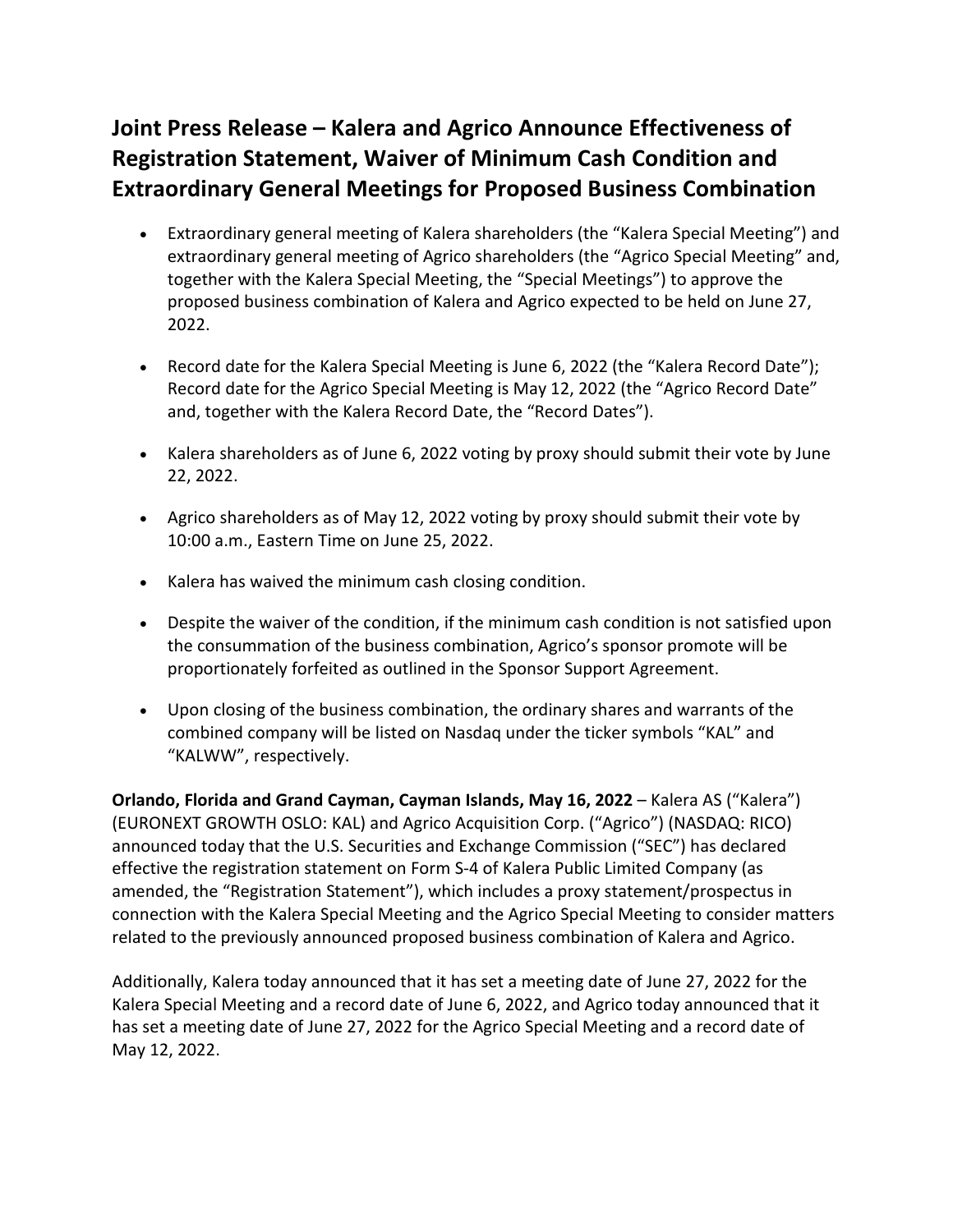"*We are pleased that the SEC has declared the Kalera registration statement effective, and we are ready to move forward with the consummation of the business combination,"* said Curtis McWilliams, Interim CEO and incoming Chair of Kalera's board of directors. "*Since the announcement, a significant amount of capital has been raised. The board has made the decision to go ahead and waive the minimum cash closing condition to provide our shareholders assurances of the opportunity, if approved, to close the merger and transfer to the more liquid NASDAQ exchange.*"

# **Kalera Shareholder Vote**

Kalera's shareholders of record at the close of business on the Kalera Record Date are entitled to vote their Kalera ordinary shares at the Kalera Special Meeting.

The Kalera Special Meeting will take place on June 27, 2022, at the time as set out in the proxy and voting card in relation to the Kalera Special Meeting, and will be conducted via live webcast at the following link:

*https://arendt.webex.com/arendt/j.php?MTID=m6bd2433f97b2ee5d2e7055d6a4c88fff*.

### **Agrico Shareholder Vote**

Agrico's shareholders of record at the close of business on the Agrico Record Date are entitled to vote their Agrico ordinary shares at the Agrico Special Meeting.

The Agrico Special Meeting will take place at 10:00 a.m., Eastern Time, on June 27, 2022 and will be held at the offices of Maples and Calder (Cayman) LLP at 121 South Church Street, Ugland House, Grand Cayman, Cayman Islands and virtually at the following link: *https://www.cstproxy.com/agricoacquisition/2022*.

In connection with the Agrico Special Meeting, Agrico shareholders that wish to exercise their redemption rights must do so no later than 5:00pm Eastern Time on June 23, 2022 (two (2) business days prior to the Agrico Special Meeting) by following the procedures as specified in the definitive proxy statement/ prospectus for the Agrico Special Meeting. There is no requirement that shareholders affirmatively vote for or against the business combination at the Agrico Special Meeting in order to redeem their shares for cash.

As announced previously, the business combination is to be effected through a newly created holding company, Kalera Public Limited Company ("Kalera PLC"). Upon the consummation of the business combination, Agrico will become a wholly-owned subsidiary of Kalera PLC and, if Agrico is solvent at such time, its voluntary winding-up is expected to commence and its business is expected to be discontinued except to the extent necessary to facilitate the windingup. The legacy business of Kalera will be operated by Kalera PLC. Kalera PLC's ordinary shares and warrants are expected to be traded on Nasdaq under the new symbols "KAL" and "KALWW", respectively. At the closing of the business combination, each Agrico unit will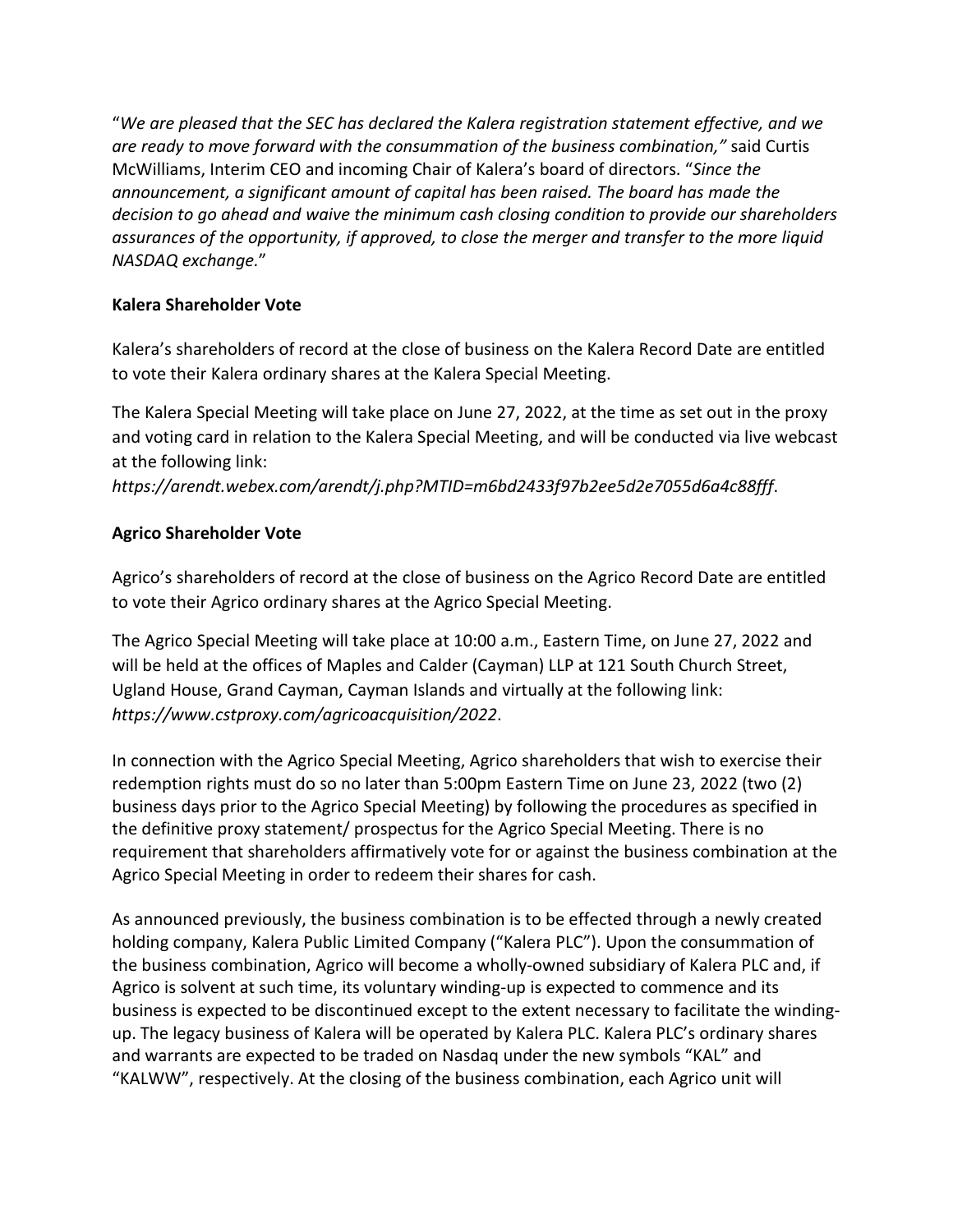separate into its components consisting of one Agrico ordinary share and one half of one warrant and, as a result, will no longer trade as a separate security.

The Record Dates determine the holders of Kalera and Agrico's ordinary shares entitled to vote at the Special Meetings, and at any adjournment or postponement thereof, whereby shareholders will be asked to approve and adopt the business combination, and such other proposals as disclosed in the definitive proxy statement/prospectus included in the Registration Statement and related convening notice. If the business combination and other proposals are approved by Kalera and Agrico shareholders, Kalera and Agrico anticipate closing the business combination shortly after the Special Meetings, subject to the satisfaction or waiver (as applicable) of all other closing conditions. Kalera's officers and directors and certain other shareholders, who collectively own approximately 45% of the outstanding Kalera ordinary shares, have agreed to vote their shares in favor of the business combination.

Investors who hold Kalera's ordinary shares in "street name", which means that the shares are held in an account at a brokerage firm or bank, and unless otherwise specified in the relevant convening notice, may either contact their broker, bank or nominee to ensure that votes related to the shares they beneficially own are properly counted, or use the proxy and voting card as instructed by Kalera, together in the latter case with a share certificate certifying the number of shares recorded in the relevant account on the Kalera Record Date. If they wish to attend the Kalera Special Meeting and vote, they must contact their broker, bank or other nominee to obtain a legal proxy and instructions on the procedures to be followed. Kalera recommends that its shareholders wishing to vote at the Kalera Special Meeting log in at least 15 minutes before the Kalera Special Meeting start time. Kalera encourages its shareholders entitled to vote at the Kalera Special Meeting to vote their shares via proxy in advance of the Kalera Special Meeting by following the instructions on the proxy card.

Investors who hold Agrico's ordinary shares in "street name", which means that the shares are registered in the name of their broker, bank or other agent, should contact their broker, bank or other agent to ensure that votes related to the shares they beneficially own are properly counted. In this regards, they must instruct their broker, bank or other agent how to vote the shares they beneficially own in accordance with the voting instruction form they receive from their broker, bank or other agent. If they wish to attend the Agrico Special Meeting and vote, they must contact their broker, bank or other agent to obtain a legal proxy and instructions on the procedures to be followed. Beneficial investors who own their investments through a bank or broker and wish to attend the meeting will need to contact Continental Stock Transfer & Trust Company to receive a control number at least 48 hours before the Agrico Special Meeting.

#### **Waiver of Minimum Cash Condition**

Kalera also announced today that it waived the minimum cash closing condition. The minimum cash condition provides that, after the holders of Agrico shares have exercised their redemption rights and assuming the payment of all transaction expenses, the aggregate amount of cash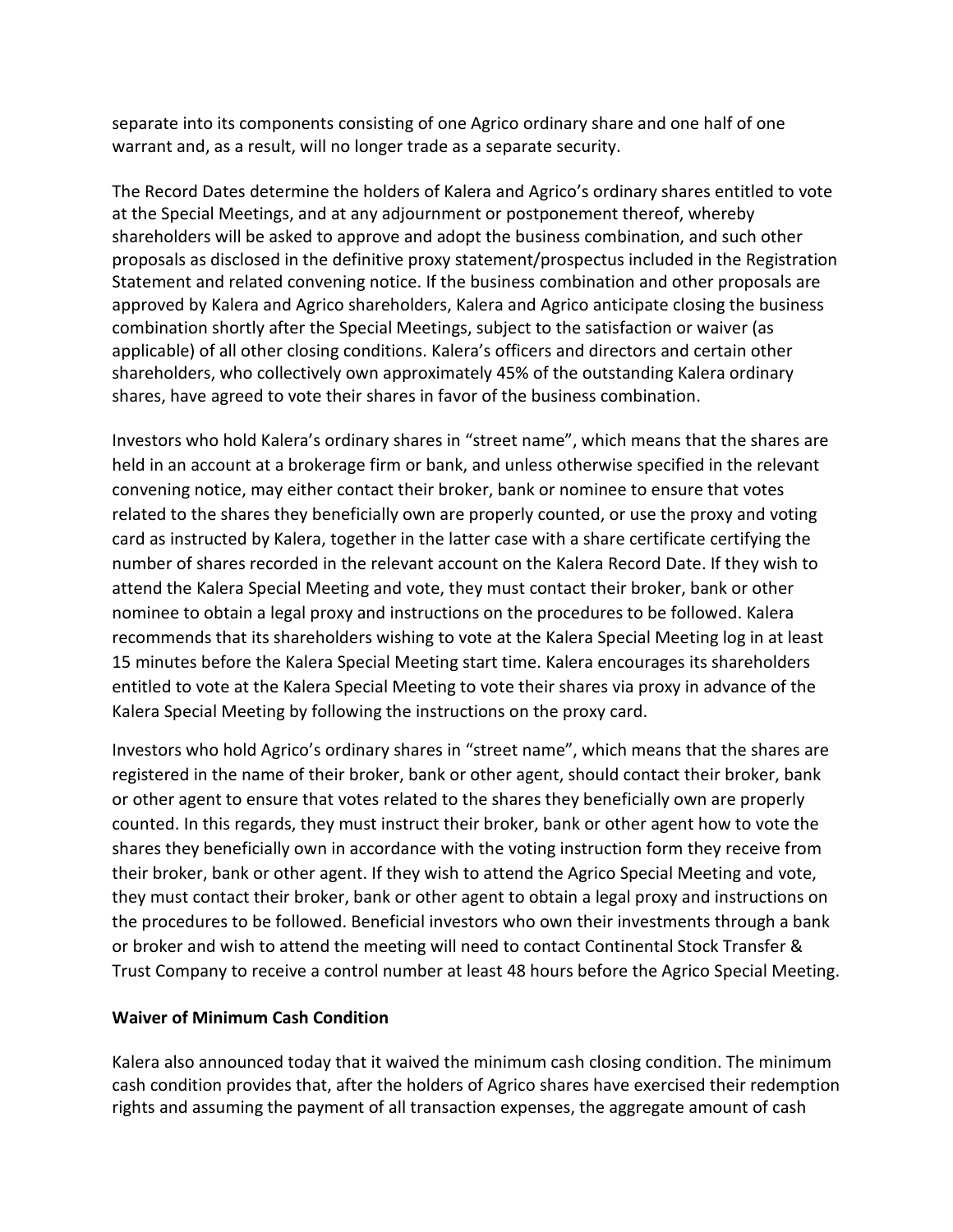proceeds received or available to Kalera at or prior to the consummation of the business combination in respect of debt or equity financing and the amount in the trust account must equal \$100 million in order for Kalera to be required to consummate the business combination.

Despite the waiver of the condition, if the minimum cash condition is not satisfied upon the consummation of the business combination, Agrico's sponsor promote will be proportionately forfeited as outlined in the Sponsor Support Agreement.

## **About Kalera**

Kalera is a vertical farming company headquartered in Orlando, Florida. Kalera uses technology to ensure that more people around the world have access to the freshest, most nutritious, and cleanest products available. It has spent several years optimizing plant nutrient formulas and developing an advanced automation and data acquisition system with Internet of Things, cloud, big data analytics and artificial intelligence capabilities. Kalera currently operates farms in the US (in Orlando, Florida; Atlanta, Georgia; Houston, Texas and Denver, Colorado), as well as in Kuwait. Additional farms are under development. More information is available at *www.kalera.com*.

# **About Agrico**

Agrico is a blank check company incorporated on July 31, 2021 as a Cayman Islands exempted company for the purpose of effecting a merger, share exchange, asset acquisition, stock purchase, reorganization or similar business combination with one or more businesses. While Agrico may pursue an acquisition opportunity in any industry or sector, Agrico intends to focus on agricultural technology targets in agriculture, horticulture, and aquaculture that aim to improve yield, efficiency or profitability in the production, processing, distribution, provision of capital, or consumption of outputs, inputs, data, technology or other services. For more information, please visit *www.agrico.co*.

### **No Offer or Solicitation**

This communication does not constitute an offer to sell or the solicitation of an offer to buy any securities, or a solicitation of any vote or approval, nor shall there be any sale of securities in any jurisdiction in which such offer, solicitation or sale would be unlawful prior to registration or qualification under the securities laws of any such jurisdiction.

### **Important Information and Where to Find It**

In connection with the transaction, Agrico and Kalera PLC have filed and will file relevant materials with the SEC, including a Form S-4 registration statement filed by Kalera PLC on April 21, 2022 and amended on May 9, 2022 and May 13, 2022 (the "S-4"), which includes a prospectus with respect to Kalera PLC's securities to be issued in connection with the proposed business combination and a proxy statement (the "Proxy Statement") with respect to Agrico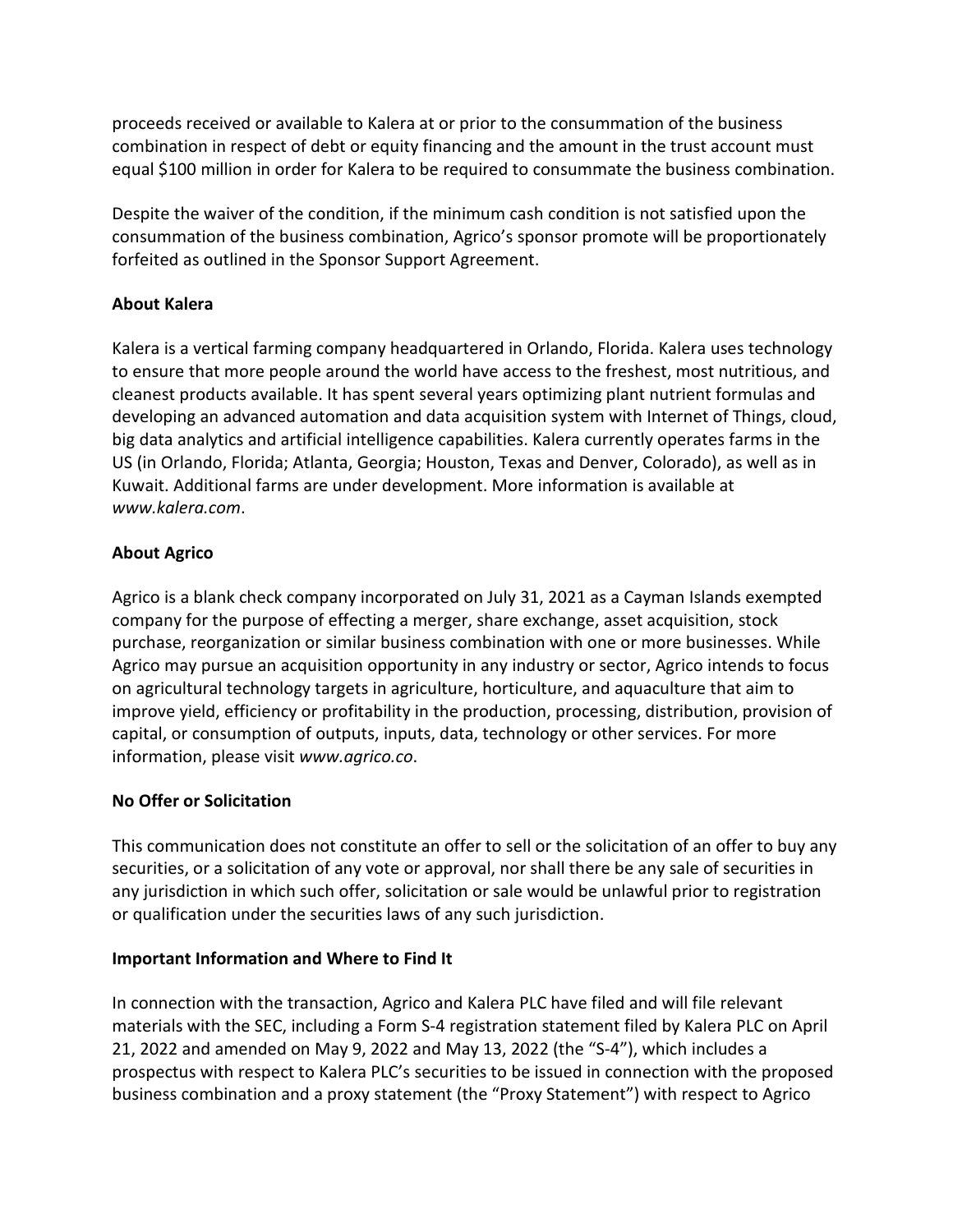and Kalera's shareholder meetings at which such shareholders will be asked to vote on the proposed business combination and related matters. Before making any voting or investment decision, investors and security holders of Agrico and Kalera are urged to carefully read the entire registration statement and proxy statement/prospectus, and any other relevant documents filed with the SEC, as well as any amendments or supplements to these documents, because they contain important information about the proposed transaction. The documents filed with the SEC may be obtained free of charge at the SEC's website at *www.sec.gov*, from Agrico's website at *https://www.agrico.co/* and from Kalera's website at *https://www.Kalera.com/*.

### **Participants in the Solicitation**

Agrico, Kalera and certain of their respective directors and executive officers may be deemed to be participants in the solicitation of proxies from shareholders, in favor of the approval of the merger. Information regarding Agrico's and Kalera's directors and executive officers and other persons who may be deemed participants in the solicitation may be obtained by reading the registration statement and the proxy statement/prospectus and other relevant documents filed with the SEC. Free copies of these documents may be obtained as described above.

### **Forward-Looking Statements**

This communication includes certain statements that are not historical facts but are forwardlooking statements for purposes of the safe harbor provisions under the applicable securities laws. Forward-looking statements generally are accompanied by words such as "believe," "may," "will," "estimate," "continue," "anticipate," "intend," "expect," "should," "would," "plan," "predict," "potential," "seem," "seek," "future," "outlook," and similar expressions that predict or indicate future events or trends or that are not statements of historical matters.

These forward-looking statements include, but are not limited to, statements regarding the terms and conditions of the proposed business combination and related transactions disclosed herein, the timing of the consummation of such transactions, assumptions regarding shareholder redemptions and the anticipated benefits and financial position of the parties resulting therefrom. These statements are based on various assumptions and/or on the current expectations of Agrico or Kalera's management. These forward-looking statements are provided for illustrative purposes only and are not intended to serve as and must not be relied on by any investor or other person as, a guarantee, an assurance, a prediction or a definitive statement of fact or probability. Actual events and circumstances are difficult or impossible to predict and will differ from assumptions. Many actual events and circumstances are beyond the control of Agrico and/or Kalera. These forward-looking statements are subject to a number of risks and uncertainties, including but not limited to general economic, financial, legal, political and business conditions and changes in domestic and foreign markets; the amount of redemption requests made by Agrico's public shareholders; changes in the assumptions underlying Kalera's expectations regarding its future business; the effects of competition on